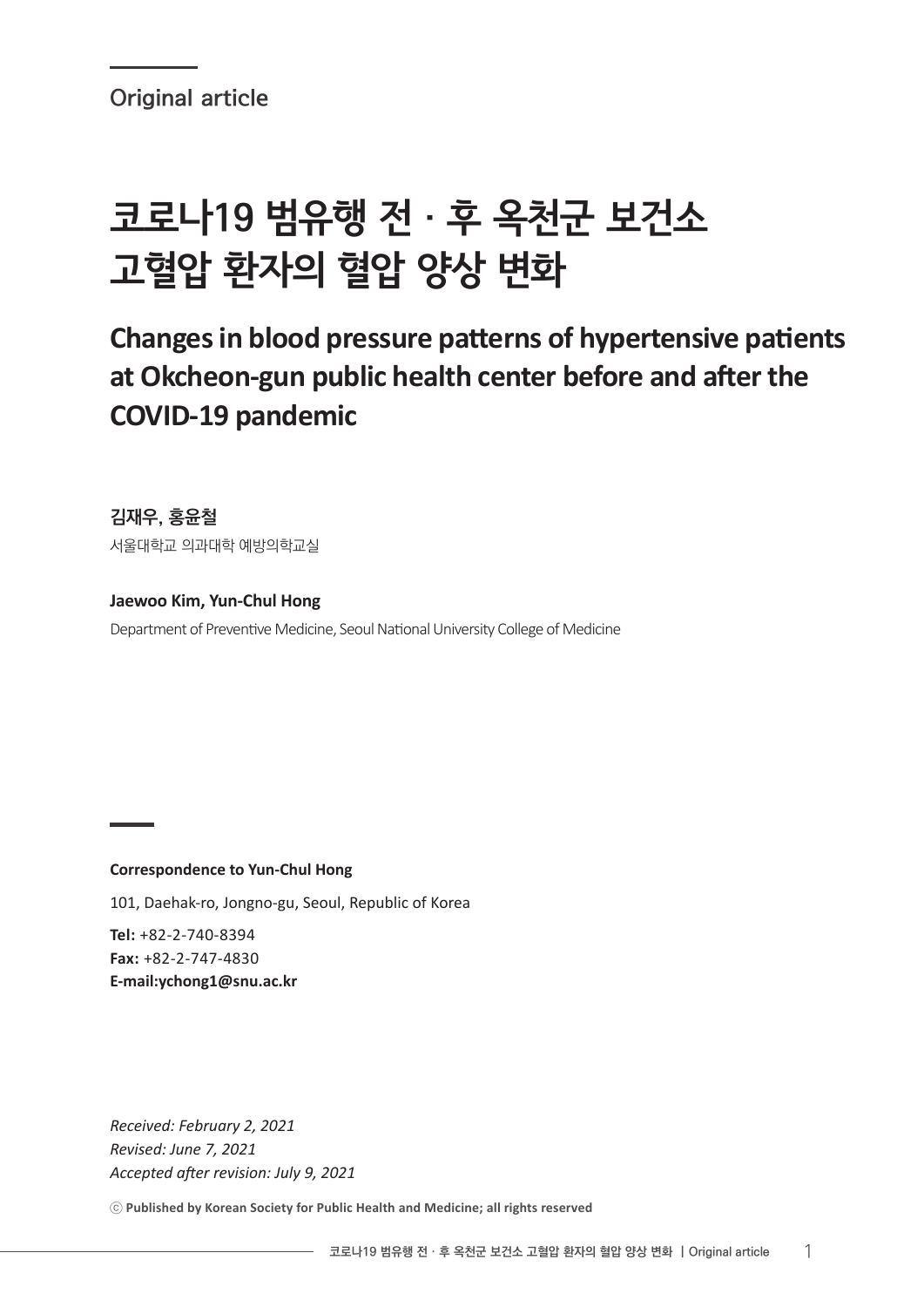#### **Abstract**

**Objective:** The purpose of this study was to investigate the effect of discontinuation of periodic follow-up at a public health center in Okcheon-gun, Chungcheongbuk-do on the blood pressure management of hypertensive patients who visited the public health center regularly. The outpatient clinic of the public health center was totally shut down from March 1, 2020 to April 21, 2020, and then re-opened from April 22, focusing on chronic disease patients.

**Methods:** The study group was selected among patients who visited the re-opened clinic from April 22 to the end of May, diagnosed with hypertension, and had a regular follow-up in the public health center. Through the health center medical records, the blood pressure of each patient was analyzed before and after the COVID-19 pandemic

#### **Results:**

Out of a total of 573 patients that visited the center, 306 patients (53.4%) were treated for hypertension, and among them, 235 patients were enrolled. The average blood pressure of all subjects was 136.9/78.0mmHg after the COVID-19 pandemic, which is 4.4mmHg higher systolic blood pressure(SBP)(P < 0.001) and 1.7mmHg higher diastolic blood pressure(DBP)(P < 0.05) than the average blood pressure before the COVID-19 pandemic. For the clinical control status of the SBP, 55% of all subjects maintained the status of 'controlled' before and after the COVID-19 pandemic, 15% maintained the 'uncontrolled' state, 23% changed from 'controlled' to 'uncontrolled', and 7.7% changed from 'uncontrolled' to 'controlled' state. The number of patients with uncontrolled state showed a high increase(McNemar's chi-square test, P < 0.001).

**Conclusions:** The blood pressure of hypertensive patients managed by Okcheon public health center showed a significant increase of 4.4/1.7mmHg after termination of regular follow-up in response to the COVID-19 pandemic for about 2 months. The number of patients with a clinical status of uncontrolled SBP also increased significantly from 23% to 37%.

**Keywords: Hypertension, SARS-CoV-2, COVID-19, Public health**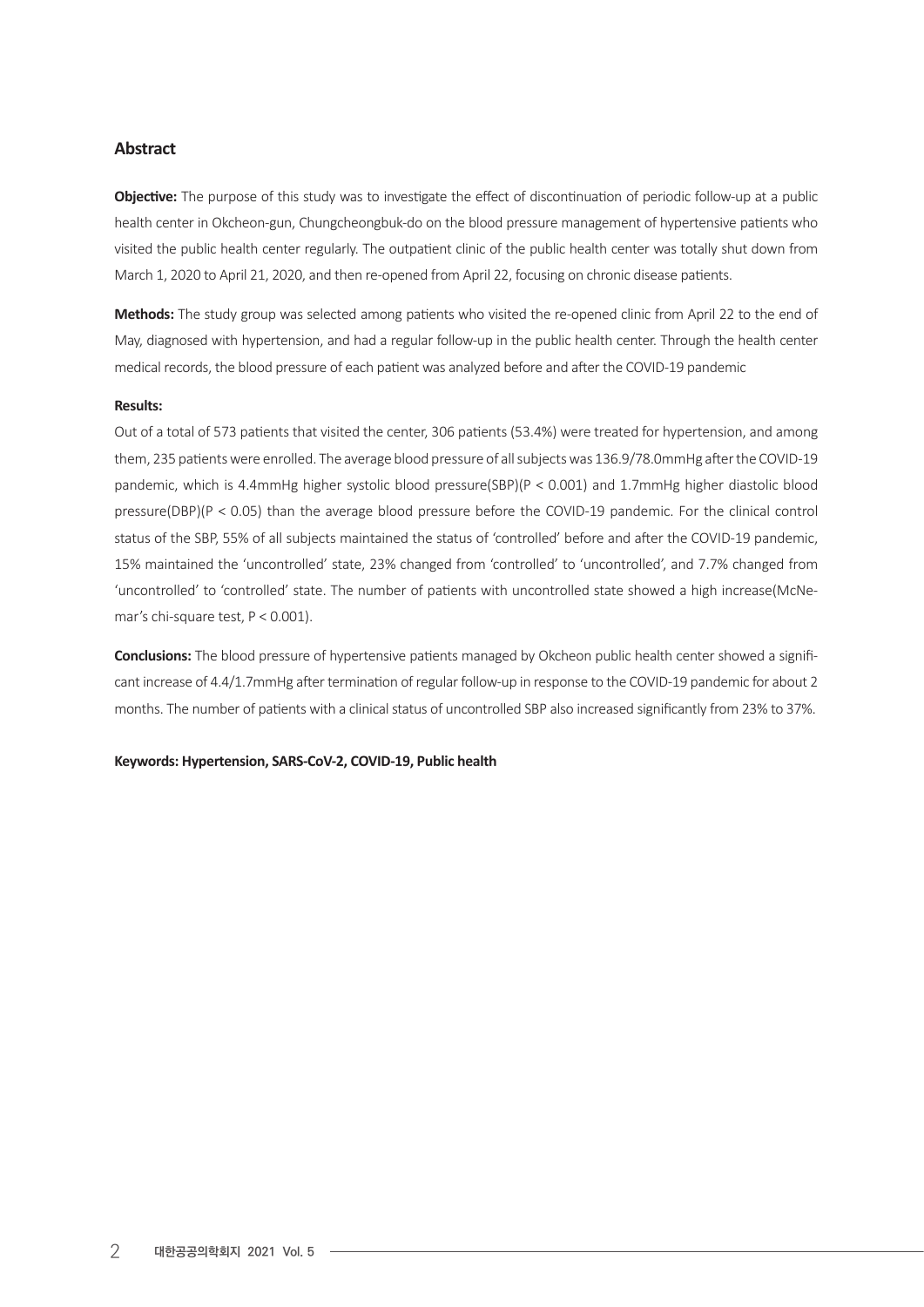## 서론

고혈압은 우리나라 30세 이상의 인구 중 약 30%의 유병률을 보이는 가장 대표적인 국민병이라고 할 수 있으며, 우리 나라 성인의 사망 원인 중 가장 많은 빈도를 차지하는 뇌혈관질환 및 심장혈관질환과 아주 밀접한 관계가 있기에, 고혈 압의 예방과 관리가 국민건강증진에 매우 중요한 문제로 인식되고 있다. 고혈압 진료 및 처방은 지역사회 일차 의료를 이 용하는 비중이 높아 지역사회 공공의료의 역할이 중요할 수 있으며 다양한 사업과 진료 환경 개선을 통한 지속적인 노력 이 필요하다[1]. 전국의 지자체 보건소에서는 지역 주민들의 혈압 확인을 통한 고혈압 조기 진단 및 혈압 조절을 통해 혈 관 질환의 합병증을 예방하는 것을 목표로, 지역사회 환자들이 보건소에 주기적으로 내원하여 진료를 받고 약을 복용하 도록 관리가 이루어지고 있다.

 고혈압이 심뇌혈관질환의 발생 및 사망 위험을 크게 높인다는 것은 잘 알려져 있다. 혈압이 140/90mmHg 이상인 고 혈압 환자는 130/85mmHg 미만의 혈압을 가진 사람들에 비해 심뇌혈관질환의 위험이 2.6배 높으며[2,3], 수축기 혈 압이 20mmHg 증가할 때마다 허혈성 뇌졸중, 뇌내출혈, 지주막하출혈의 위험도는 남성의 경우 각각 1.79배, 2.48배, 1.65배 높았고 여성에서는 1.64배, 3.15배, 2.29배 높았다[4]. 이렇듯 우리나라에서 뇌졸중과 관상동맥질환에 대한 고 혈압의 기여도는 국내 연구에 의해 입증되었고, 고혈압은 특히 뇌졸중과의 관련성이 크다고 할 수 있다.

2019년 국민건강영양조사 자료에 따르면, 우리나라 고혈압의 인지율, 치료율 및 조절률은 지난 30년 동안 전반적으로 크게 개선되고 있어 고혈압 유병률에 변화가 없었음에도 평균 혈압 수준의 큰 감소 효과가 있었다. 또한, 치료자 조절률 의 경우 연령에 따른 차이가 없는 것이 확인되어 전 연령에 걸쳐 일단 치료를 시작하면 충분히 조절이 가능함을 의미하고 있다. 그러나 고혈압 유병자를 기준으로 볼 때, 여전히 미조절률이 56%인 부분은 앞으로 좀 더 적극적인 교육과 홍보 및 치료가 필요함을 시사한다[5]. 이러한 자료를 근거로, 지자체 보건소는 지역사회 고혈압 환자가 경제적인 부담 없이 진료 및 약 처방을 받을 수 있도록 운영되고 있을 뿐만 아니라 주기적으로 마을 단위로 찾아가 지역 주민들의 혈압을 확인하고 관리에 대한 교육을 시행하고 있으며, 모바일을 통해 원격으로 혈압을 모니터링하고 관리해주는 사업도 운영하고 있어 지 역사회 고혈압 관리에 큰 역할을 수행하고 있다.

한편, 2020년 초 전세계적으로 보건의료 및 감염병의 역사에 큰 획을 긋게 된 신종 코로나바이러스 범유행이 시작되 었고, 2020년 내내 전세계 인구의 건강을 위협하였다. 2019년 12월 중국의 후베이 지방 우한에서 시작된 집단 신종 폐 렴은 2020년 1월 원인 바이러스인 'SARS-CoV-2'가 발견되어 이로 인한 감염증은 'COVID-19'라 명명되었다[6].

대한민국의 경우 2020년 1월 19일 우한에서 온 35세 중국인 여성이 신종 코로나바이러스 감염자로 확인되면서 대한 민국 내 첫 번째 사례로 보고되었으며[7], 질병관리본부는 국내 확진 환자가 발생함에 따라 감염병 위기경보 수준을 '관 심'에서 '주의' 단계로 상향 조정하고, 중앙방역대책본부와 지자체 대책반을 가동해 지역사회 감시와 대응 강화에 나서게 된다. 이후 대구 경북 지역을 중심으로 발생된 다수의 확진 환자들로 인하여 위기 단계는 '경계'를 거쳐 '심각'으로 격상되 며 국내 범유행이 시작되었고, 결국 3월부터 본격적으로 전국의 보건의료체제를 비상대응체제로 운영하게 되었다. 정상 진료가 중단 또는 최소 형태로 운영되면서 선별진료소 위주의 의료체계를 갖추며 국가 방역 시스템이 점차 안정화되어왔 으나 사태가 장기화되면서 정상진료체제 중단으로 인한 지역사회 일차의료와 관련된 불편이 조금씩 초래되었으며, 이로 인한 국민의 건강영향이 우려되기 시작되었다.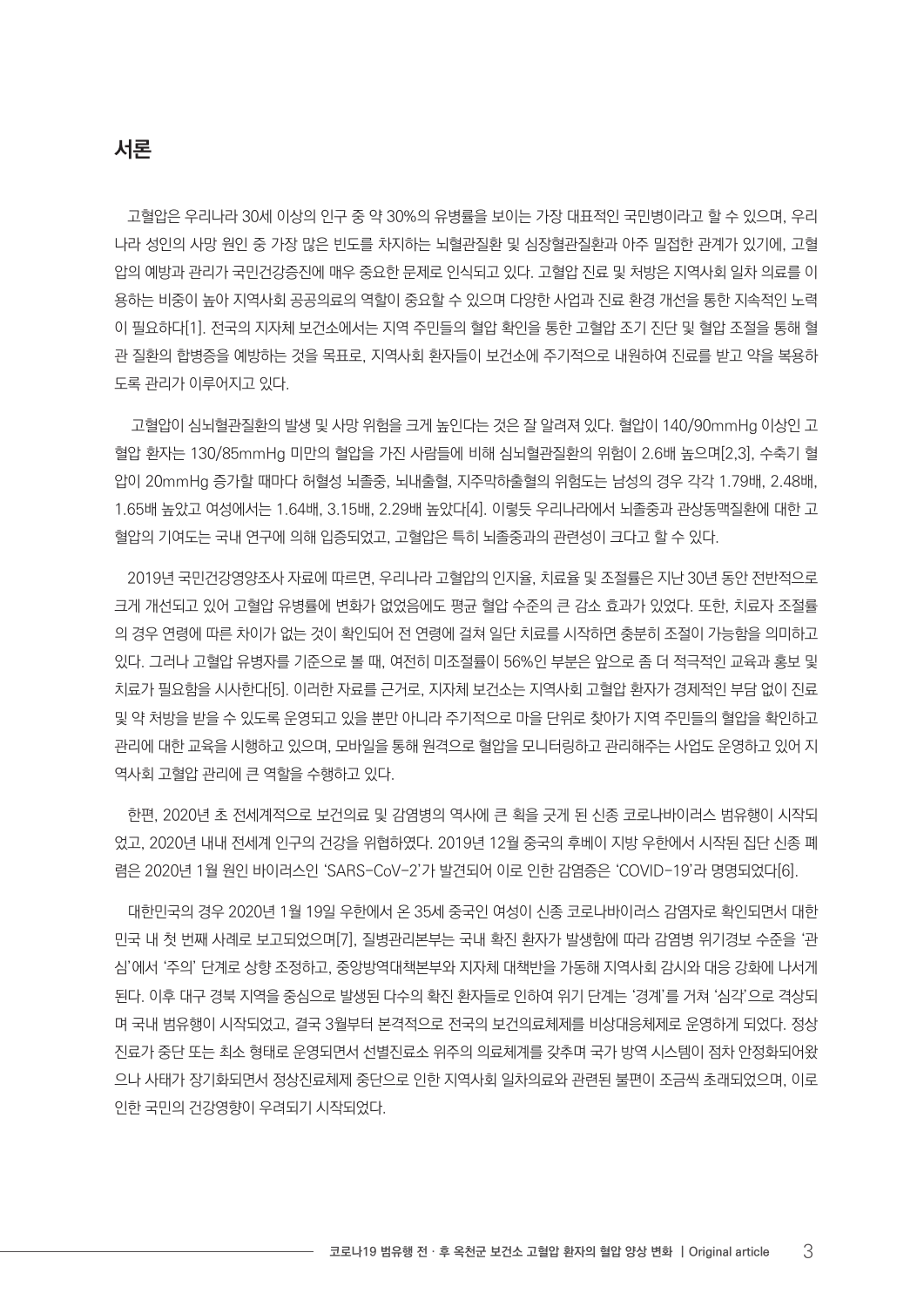본 연구의 목적은 코로나19 범유행으로 인한 충청북도 옥천군 보건소의 변화가 고혈압 환자군에 미치는 건강 영향을 분석해보는 것이었으며, 보건소 의무기록을 이용하여 코로나19 범유행 전 후 고혈압 환자군의 혈압 양상 변화를 비교하 고자 하였다. 충청북도 옥천군은 대한민국의 지리적 중심점에 위치하며 대전광역시 및 충북 영동, 보은과 접경하고 충북 청주시, 경북, 전북, 충남에 모두 가깝게 위치하여 평균적인 문화, 경제, 사회 환경을 갖추고 있는 비수도권 시군구에 속 하며 6월 27일 첫 확진자가 나오기 전까지 확진자가 나오지 않았던 순수 청정 구역으로서 보건소의 2020년 상반기 코 로나19 검사 수도 매월 500건 이내로 유지되어 왔다. 이러한 상황 속에서 약 2개월 간 보건소 진료가 완전히 중단되었 고, 이로 인해 지역사회 고혈압 환자들의 주기적인 모니터링과 관리가 이루어지지 않게 되어 혈압이 유의하게 상승하였 을 것이라는 것이 본 연구의 가설이다.

## 연구방법

본 연구는 옥천군 보건소의 의무기록을 활용하여 수행한 후향적 연구이다. 서울대학교 의학연구윤리심의위원회의 승 인을 받았으며(승인번호: 2007-086-1141), 연구대상자에게 가해지는 최소한의 위험이 존재하지 않고 지역보건의료 를 이해하고 개선하여 연구대상자의 권리와 복지증진이 연구의 목적이므로 연구 참여자의 사전동의 절차는 면제되었다.

2020년 4월 22일부터 5월 31일까지 충청북도 옥천군 보건소에 재진으로 내원한 고혈압 환자를 연구대상으로 선정 하였다. 진료 환자의 등록된 상병을 기준으로 고혈압 환자를 선정하였고 이 중 의무기록을 참고하여 고혈압이 처음 진단 된 경우, 직전 내원 시 고혈압 약제를 변경한 경우, 재진 내원 시 기록된 혈압 수치가 없는 경우는 대상에서 제외하였다.

옥천군 보건소 진료 현황 기록을 활용하여 선정 기간 동안 진료를 본 전체 환자 수를 수집하였고, 이 중 고혈압에 대한 진료를 수행한 환자 수를 수집하였으며, 이 중 제외 기준에 부합되는 경우와 중복된 대상을 제외하여 연구대상자를 선정 하였다. 전체 연구대상자의 의무기록을 활용하여 필요한 정보를 수집하였고, 환자 기본항목으로 성별, 나이, 재진 내원 일, 이전 내원일, 이전 내원일에 처방 받은 고혈압 약제의 처방일수를 수집하였고, 재진 내원일 기록된 혈압과 이전 내원 일에 기록된 혈압을 수집하였다. '재진 내원일'로부터 1년 전 날짜를 기준으로 한달 이내 내원하여 기록된 혈압이 있는 경 우와 '이전 내원일'로부터 1년 전 날짜를 기준으로 한달 이내 내원하여 기록된 혈압이 있는 경우 수집하였다. '이전 내원 일'로부터 1년 전부터 '재진 내원일'까지 내원하였던 모든 진료 기록을 확인하여 기간 내 고혈압 약제 변경 여부와 약물 치료 순응도를 파악하여 '복약비순응도' 항목을 기록하였으며 기간 내 동반질환으로 등록된 상병을 수집한 후 '당뇨병' 및 '고지혈증' 여부를 따로 분류하였다. 평균 동맥압의 경우 일상적인 진료 현상에서 비침습적인 측정으로도 구할 수 있는 Gauer[8]의 공식을 이용하여 계산하였다.

연구대상자의 일반적인 특성을 분석하기 위해 나이, 성별, 고혈압 약제 처방일수, 동반질환을 표로 정리하였고, 당뇨병 및 이상지질혈증의 유무에 따라 당뇨병과 이상지질혈증이 모두 동반되지 않은 경우 소집단 A, 하나만 동반된 경우 소집 단 B, 둘 다 동반된 경우 소집단 C로 분류하여 전체 연구대상자 및 각각의 소집단에 대해 재진 내원일 혈압의 평균과 이전 내원일 혈압의 평균을 비교하였다. 또한, 임상적 조절 상태 여부를 단순화하여 비교하기 위해 수축기 혈압 지표를 이용하 여 140mmHg 이상으로 측정된 경우 환자의 임상적 조절 상태를 '비조절'로 정의하고 140mmHg 미만인 경우 '조절'로 정의하여 구분하였고 재진 내원일과 이전 내원일의 혈압 조절 상태 변화 양상을 확인하였고, 환자군의 비조절 상태 변화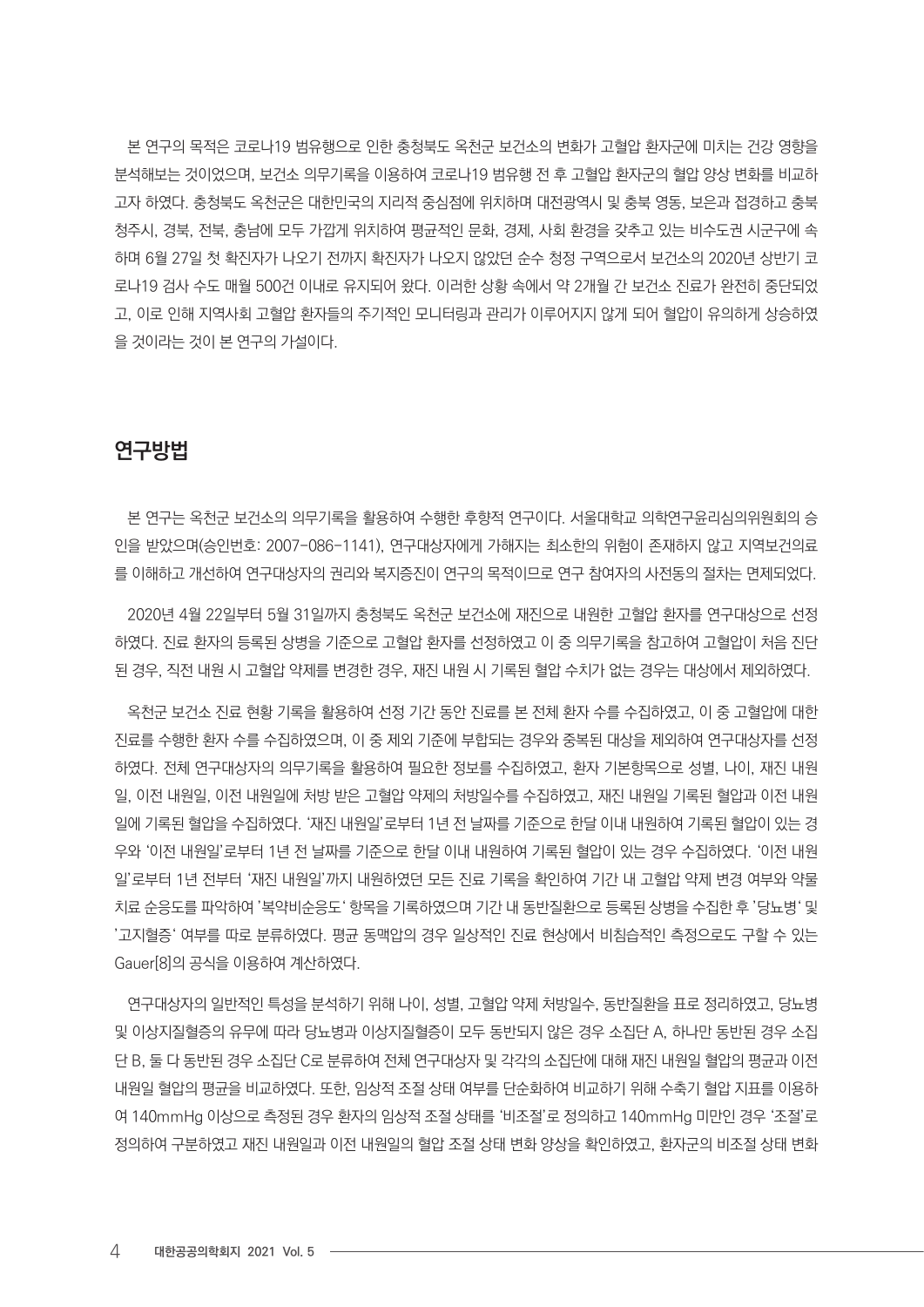에 미치는 영향에 대한 로지스틱 회귀분석을 시행하였다. 의무기록을 통해 수집한 항목 중 환자군의 비조절 상태 여부를 종속변수로 하여 다중 로지스틱 회귀분석을 시행하기 위해 고려 가능한 독립변수는 '성별(여성)', '나이', '약처방주기', ' 코로나 사태 전후 내원사이기간', '보건소 처방 중단 기간'(내원사이기간 – 약처방주기), '복약비순응도', '당뇨병', '이상 지질혈증', '코로나 사태 이전 조절'이 있었으며, 코로나 사태 이전 비조절 상태 여부 및 코로나 사태 이후 비조절 상태 여 부를 종속변수로 하여 상기 독립변수를 가지고 다중로지스틱 회귀분석을 시행하여 유의확률이 0.1 이하인 변수만 유의한 예측변수로 선택하여 분석을 보정하였으며, 추가적으로 코로나 사태 이전 조절 상태가 유지되었던 환자군만을 대상으로 코로나 사태 이후 비조절 상태로 변한 것을 종속변수로 하여 동일한 방법으로 다중 로지스틱 회귀분석을 시행하였고 그 결과를 모델 A라고 설정하였다. 또한, 이 환자군에 대해서는 다중공선성으로 인한 비뚤림(Bias)을 확인해보고자 기존의 유의한 예측변수에서 '나이' 변수가 추가된 모델 B를 설정하여 추가적인 분석도 시행하였다.

데이터베이스 구축 및 통계 분석은 R version 4.0.3을 이용하였다. 환자군의 혈압 차이에 대한 통계적 검정을 위해 대 응표본 T검정(Paired t-test)을 이용하였으며 수축기 혈압의 임상적 조절 상태 변화에 대해 멕네마 검정(McNemar's chi-squared test) 및 다중 로지스틱 회귀분석(Multiple logistic regression)을 시행하였다.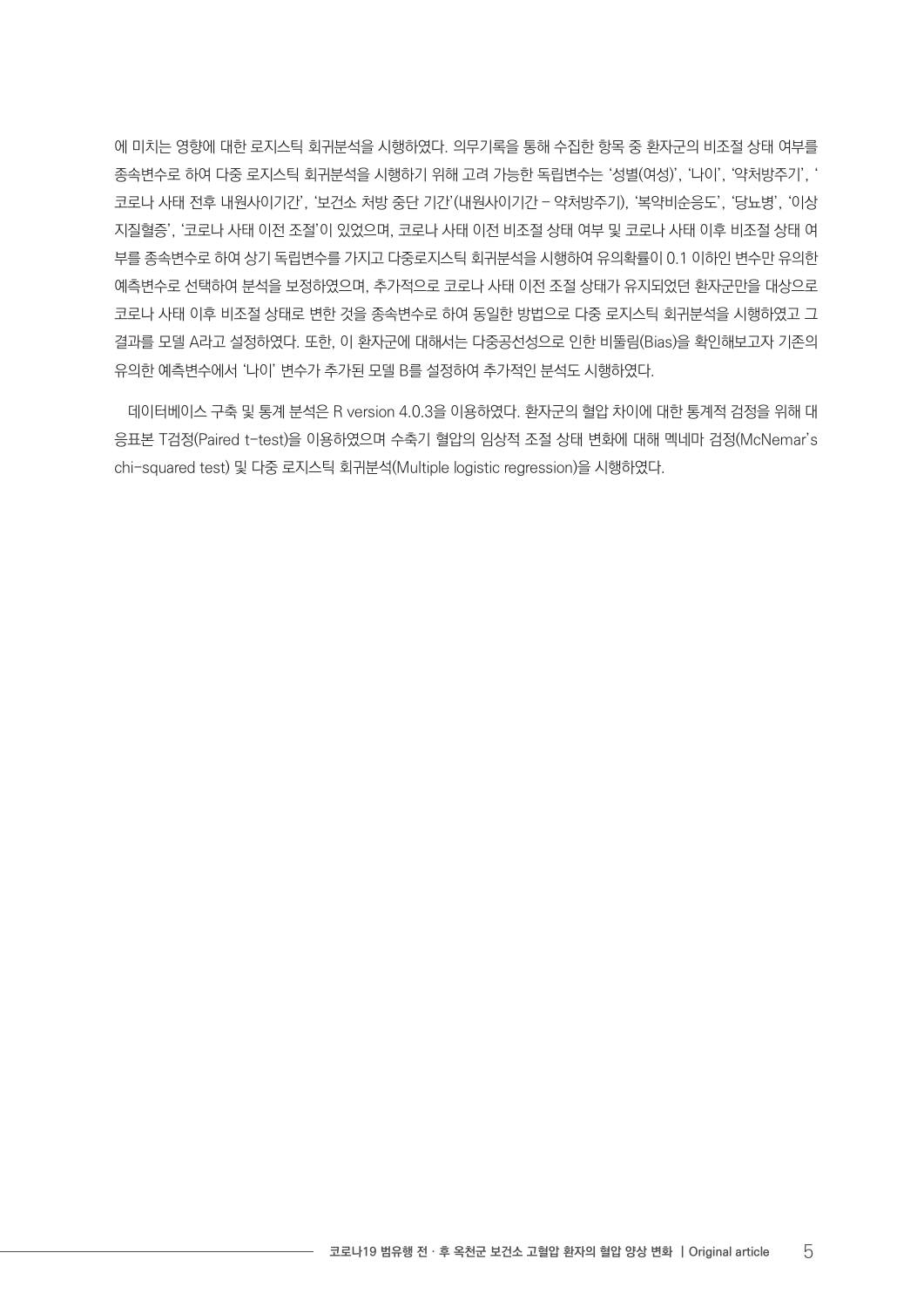## 연구결과

2020년 4월 22일부터 5월 31일까지 충청북도 옥천군 보건소의 전체 진료 건수 573명 중 고혈압 진료는 306건 (53.4%)이었으며 이 중 연구대상자 235명이 선정되었다. 연구대상자의 평균 나이는 70세, 남녀 비율은 1.3:1 이었으며 확인된 동반질환은 (Table 1)와 같았다.

| Category                          | Value $[n(\%)]$ |
|-----------------------------------|-----------------|
| <b>Total Enrolled patients</b>    | 235             |
| Hypertension patients/Total visit | 306/573 (53.4%) |
| Age                               | 70 [39-91]      |
| Sex(Male/Female)                  | 131/104         |
| Comorbid disease                  |                 |
| Dyslipidemia                      | 99 (42%)        |
| Diabetes mellitus                 | 38 (16%)        |
| Arthritis                         | 30 (13%)        |
| Mild cognitive disorder           | 24 (10%)        |
| Peripheral vascular disease       | 13 (5.5%)       |
| Benign prostate hyperplasia       | 11 (4.7%)       |
| Gastroesphageal reflux disease    | 4(1.7%)         |
| Heart failure                     | 3(1.3%)         |
| Osteoporosis                      | $2(0.9\%)$      |
| Spinal stenosis                   | $2(0.9\%)$      |
| Cerebral infarction               | $2(0.9\%)$      |
| Diabetic neuropathy               | $2(0.9\%)$      |
| Insomnia                          | $2(0.9\%)$      |
| Yes, no. (%)                      | 35 (72.9)       |
| No, no. (%)                       | 11 (22.9)       |
| Uncertain, no. (%)                | 2(4.2)          |

#### **<Table 1> General characteristics of hypertension patients**

\* Comorbid disease : Based on registered codes from the medical records of the hypertensive patients, and only two or more cases are described. Each disease can be counted as duplicates.

소집단 별 환자군 수는 A 127명, B 79명, C 29명으로 확연히 감소하였으나 평균 나이 및 남녀 비율은 전체 연구대상 자에서 크게 벗어나지 않았다(Table 2).

## **<Table 2> Subgroup distribution**

|                    | Subgroup A  | Subgroup B | Subgroup C |
|--------------------|-------------|------------|------------|
| Number of patients | 127 (54.0%) | 79 (33.6%) | 29 (12.3%) |
| Age $[mean (SD1)]$ | 69 (11)     | 71 (8.7)   | 69(9.5)    |
| Sex [Male/Female]  | 74/53       | 37/42      | 20/9       |

\* Subgroup A : Patients without diabetes or dyslipidemia

\* Subgroup B : Patients with only diabetes or only dyslipidemia

\* Subgroup C : Patients with both diabetes and dyslipidemia

<sup>1)</sup> Standard Deviation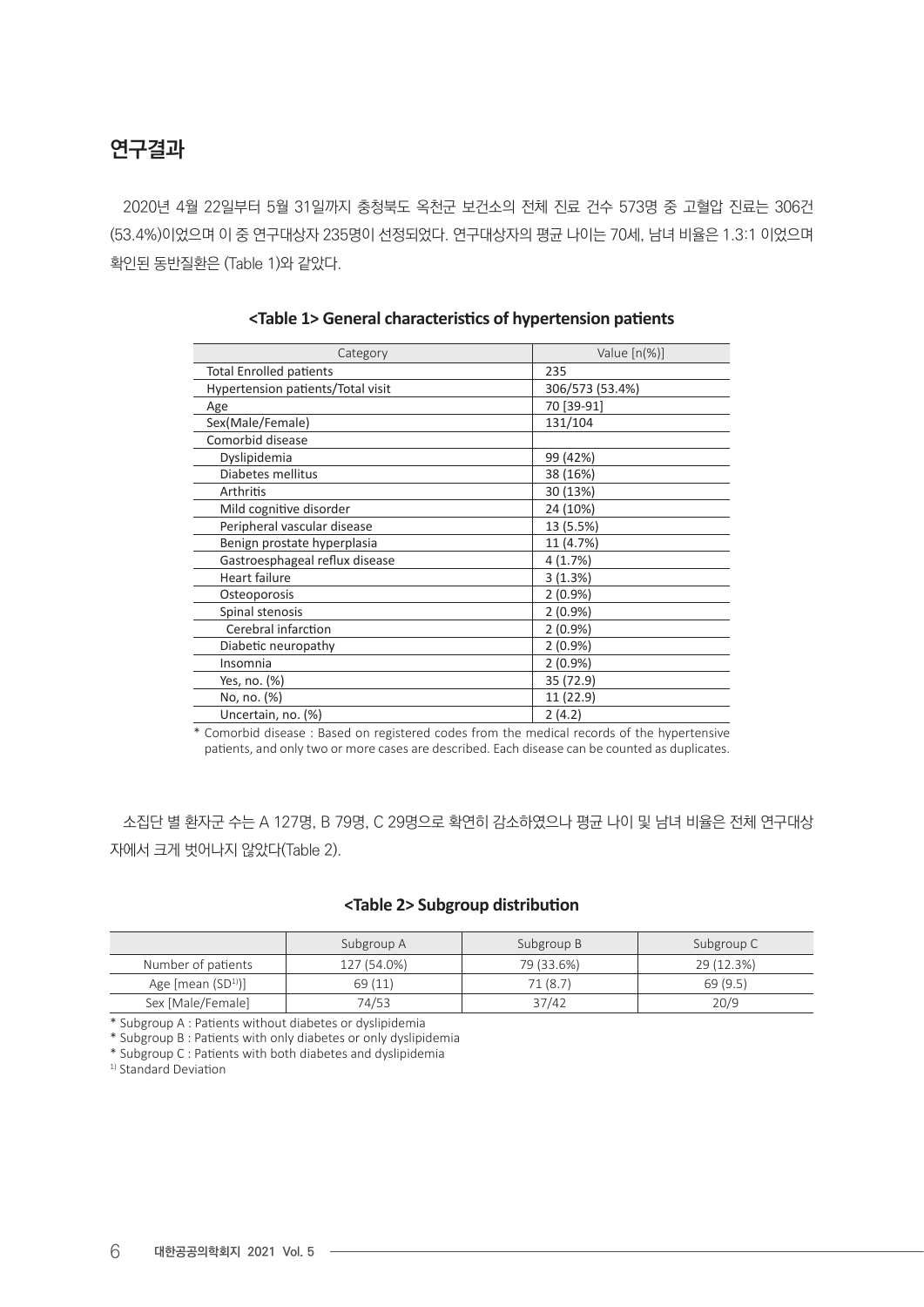전체 연구대상자의 코로나 사태 이후 재진 내원 시 측정한 혈압의 평균은 (Table 3)으로 정리하였고 혈압 차이에 대한 통계 검정을 위해 대응표본 T검정을 이용하여 수축기 혈압, 이완기 혈압, 평균 동맥압에 대해 모두 유의성이 확인되었다 (P < 0.05). 소집단 A, B, C에 대해서도 동일한 형태로 (Table 3)에 제시하였는데 소집단 A의 경우 수축기 혈압, 평균 동 맥압, 이완기 혈압 차이에 대해 모두 유의성이 확인되었고(P < 0.05), 소집단 B의 경우 수축기 혈압에 대해서만 유의성이 확인되었으며(P < 0.05), 소집단 C의 경우 수축기 혈압에 대해서 0.054의 유의확률이 확인되었다.

|                  | Visit before COVID-19<br>mean $(SD1)$ | Visit after COVID-19<br>mean $(SD1)$ | Difference | P-value |
|------------------|---------------------------------------|--------------------------------------|------------|---------|
| All subjects     |                                       |                                      |            |         |
| SBP <sup>2</sup> | 132.6 (11.2)                          | 136.9 (13.9)                         | 4.4        | < 0.001 |
| DBP <sup>3</sup> | 76.3 (9.19)                           | 78.0 (10.2)                          | 1.7        | 0.018   |
| MAP <sup>4</sup> | 95.1(8.62)                            | 97.5 (10.4)                          | 2.4        | < 0.001 |
| Subgroup A       |                                       |                                      |            |         |
| SBP <sup>2</sup> | 130.9 (9.90)                          | 136.0 (14.0)                         | 5.1        | < 0.001 |
| DBP <sup>3</sup> | 75.8 (8.77)                           | 77.8 (9.40)                          | 1.9        | 0.034   |
| MAP <sup>4</sup> | 94.2 (7.98)                           | 97.2 (9.53)                          | 3.0        | 0.001   |
| Subgroup B       |                                       |                                      |            |         |
| SBP <sup>2</sup> | 132.7 (11.4)                          | 135.8 (12.7)                         | 3.0        | 0.047   |
| DBP <sup>3</sup> | 74.7 (8.81)                           | 76.4 (9.71)                          | 1.8        | 0.143   |
| MAP <sup>4</sup> | 94.1 (8.02)                           | 96.3 (9.68)                          | 2.2        | 0.068   |
| Subgroup C       |                                       |                                      |            |         |
| SBP <sup>2</sup> | 139.2 (13.9)                          | 144.0 (14.7)                         | 4.8        | 0.054   |
| DBP <sup>3</sup> | 82.9 (9.48)                           | 83.0 (13.6)                          | 0.1        | 0.966   |
| MAP <sup>4</sup> | 101.7 (10.2)                          | 103.3 (12.8)                         | 1.7        | 0.432   |

**<Table 3> Average blood pressure before and after COVID-19 pandemic**

<sup>1)</sup> Standard Deviation

2) Systolic blood pressure

3) Diastolic blood pressure

4) Mean arterial pressure

\* Visit date before COVID-19 : November 2019 - February 2020

\* Visit date after COVID-19 : April 2020 - May 2020

\* The blood pressure measurement are subsidized by the public health center staff, and taken after resting at least 10 minutes from the initial arrival. If the systolic blood pressure is 150mmHg or higher, the patient is asked to rest for another 10 minutes and re-measured, and the lower value is recorded.

전체 대상자의 약물 치료 순응도를 알아보기 위해 코로나 사태 전 후 의무기록을 확인한 결과 '이전 내원일'에 처방한 혈 압약의 복용 기간 이내에 재내원한 경우는 23명으로 전체 대상자의 9.8%를 차지하였다. 약물 치료를 유지하기 위해 다 른 곳에서 약 처방이 필요했던 나머지 212명(90%) 중 보건소 재내원 전까지 약물치료를 계속 중단한 경우는 아무도 없 었으며 지역보건의료정보시스템(PHIS) 동일 상병 타의원 처방 내역 및 환자 문진 기록을 확인하여 모두 1회 이상 타 의 원 및 병원을 이용하여 약을 처방받은 것을 확인하였다. 전체 대상자의 코로나 사태 후 재내원 시의 진료내용을 살펴본 결 과 보건소 진료 중단 기간 내 약 복용을 규칙적으로 하지 않았다고 답한 환자는 11명(4.7%)이었으며 이 중 자가측정으로 확인된 저혈압을 자의로 조절하기 위해 일시 중단했던 경우 1명을 제외한 나머지 10명(4.3%, 남:여 7:3)을 '복약비순응 도'가 있는 환자로 선정하였다. 또한, 이 중 보건소 진료 중단 기간 전에도 1년 이내 복약순응도가 낮아 혈압 조절이 잘되 지 않았던 경우가 5명(2.1%, 남:여 4:1) 포함되어 있음을 확인하였다.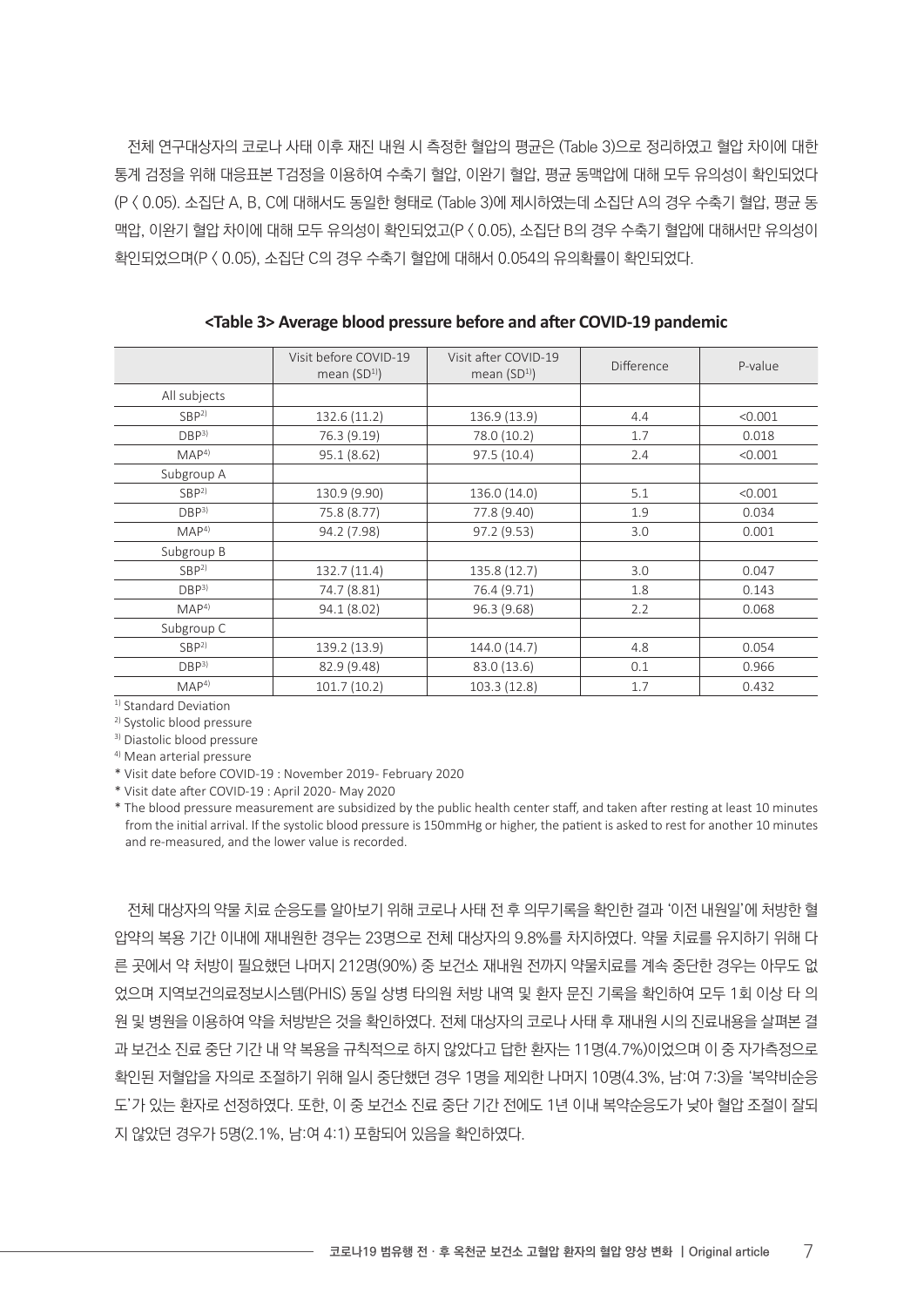전체 대상자 중 코로나 사태 이전 이후 조절 및 비조절 상태 여부는 (Table 4)로 정리하였다. 코로나 후 비조절 상태로 변화된 분율이 23%에서 37%로 크게 증가한 것을 확인할 수 있으며 멕네마 검정 결과 P < 0.001로 유의한 차이를 나 타내었다.

|                              | Controlled<br>after COVID-19 | Uncontrolled<br>After COVID-19 | Total      |
|------------------------------|------------------------------|--------------------------------|------------|
| Controlled before COVID-19   | 129 (55%)                    | 53 (23%)                       | 182 (77%)  |
| Uncontrolled before COVID-19 | 18 (7.7%)                    | 35 (15%)                       | 53 (23%)   |
| Total                        | 147 (63%)                    | 88 (37%)                       | 235 (100%) |

| <table 4=""> The change of the clinical control status before and after COVID-19 pandemic</table> |  |  |
|---------------------------------------------------------------------------------------------------|--|--|
|---------------------------------------------------------------------------------------------------|--|--|

\* The clinical control status of systolic blood pressure was defined as uncontrolled if the value was the same or higher than 140 mmHg

\* McNemar's chi-square test result : P < 0.0001

또한, 다중 로지스틱 회귀분석 결과 코로나 사태 이전 비조절 상태 여부를 종속변수로 한 경우 유의확률 0.1 이하인 독립변수는 '당뇨병'만 확인되어 단변수 분석을 하였고 교차비(Odds ratio)는 3.14 (95% 신뢰구간 1.49 – 6.56, P = 0.002)로 측정되었다.

 다음으로, 코로나 사태 이후 비조절 상태 여부를 종속변수로 한 경우 유의확률 0.1 이하인 변수는 '성별', '복약비순 응도', '코로나 사태 이전 조절'로 확인되어 이 세 가지만 선택하여 보정된 교차비(adjusted Odds Ratio)를 계산한 결 과 여자의 경우 2.08(95% 신뢰구간 1.18 – 3.85, P = 0.013), 복약비순응도 7.27(95% 신뢰구간 1.65 – 51.01, P = 0.017), 코로나 사태 이전 조절 0.20(95% 신뢰구간 0.10 – 0.38, P < 0.001)로 측정되었다(Table 5).

 추가로, 코로나 사태 이전 조절 상태가 유지되었던 환자군 182명을 대상으로 코로나 사태 이후 비조절 상태로 변한 것 을 종속변수로 하여 다중 로지스틱 회귀분석을 시행해본 결과에서는 '성별', '당뇨병', '복약비순응도'가 유의확률 0.1 이 하인 변수로 확인되었고, 이 세 가지 변수만을 이용한 모델 A에서 보정된 교차비(adjusted Odds Ratio)를 계산해본 결 과 여자의 경우 3.03(95% 신뢰구간 1.49 – 6.25, P = 0.002), 복약비순응도 5.76(95% 신뢰구간 0.97 – 45.96, P = 0.062), 당뇨병 3.11(95% 신뢰구간 1.15 – 8.43, P = 0.024)로 측정되었다. 한편, 추가적으로 설정한 모델 B에서의 교 차비는 여자의 경우 2.78(95% 신뢰구간 1.39 – 5.88, P = 0.005), 복약비순응도 5.85(95% 신뢰구간 1.01 – 45.61, P = 0.055), 당뇨병 3.29(95% 신뢰구간 1.20 – 9.05, P = 0.019)로 측정되었다.(Table 5).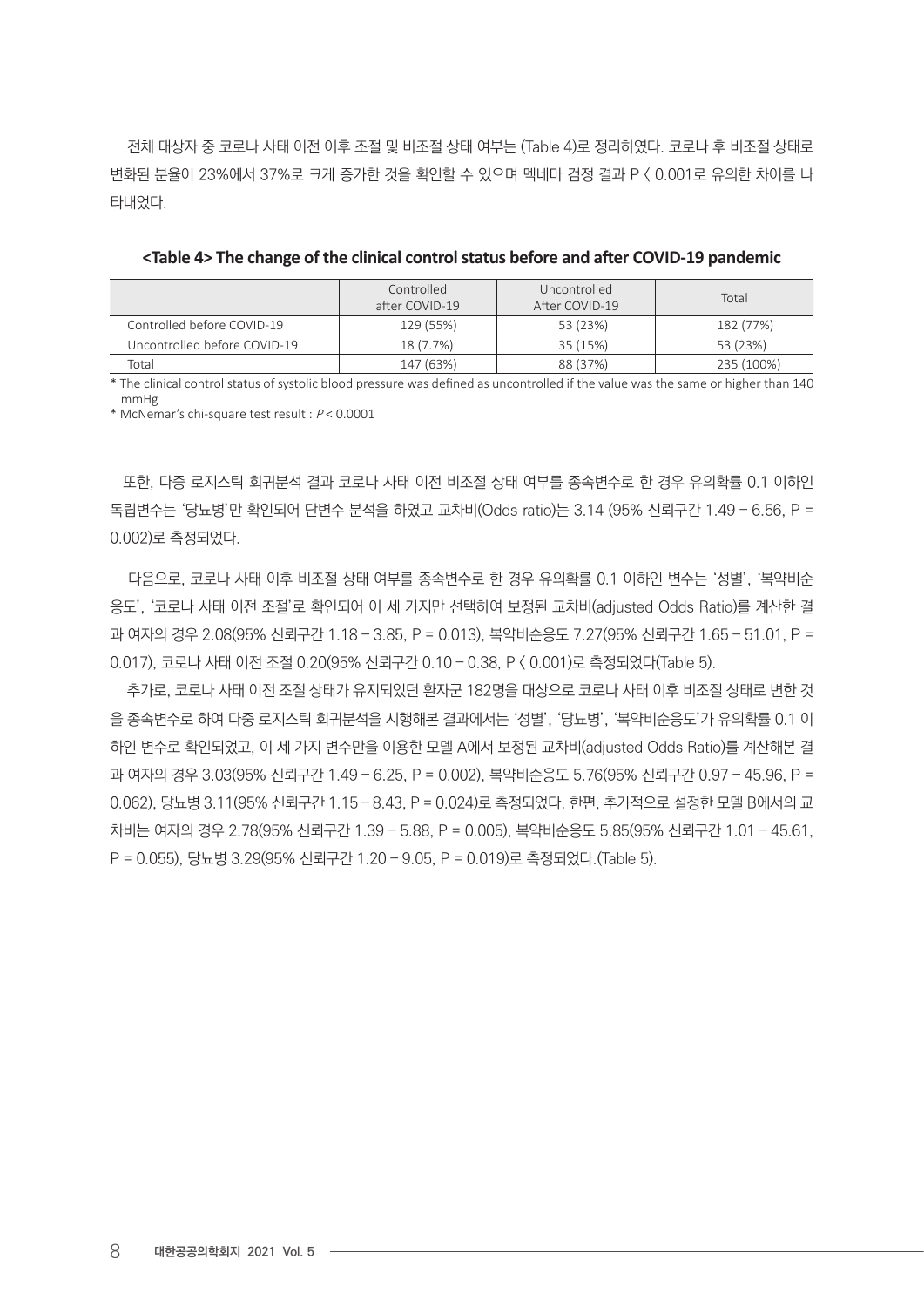| Independent variable               | Odds ratio | $95\%$ Cl <sup>1)</sup> | P-value |
|------------------------------------|------------|-------------------------|---------|
| Uncontrolled state before COVID-19 |            |                         |         |
| <b>Diabetes</b>                    | 3.14       | $1.49 - 6.56$           | 0.002   |
| Uncontrolled state after COVID-19  |            |                         |         |
| Sex (Female)                       | 2.08       | $1.18 - 3.85$           | 0.013   |
| Noncompliance to medication        | 7.27       | $1.65 - 51.01$          | 0.017   |
| Controlled state before COVID-19   | 0.20       | $0.10 - 0.38$           | < 0.001 |
| Change to uncontrolled state       |            |                         |         |
| Model A                            |            |                         |         |
| Sex (Female)                       | 3.03       | $1.49 - 6.25$           | 0.002   |
| Noncompliance to medication        | 5.76       | $0.97 - 45.96$          | 0.062   |
| <b>Diabetes</b>                    | 3.11       | $1.15 - 8.43$           | 0.024   |
| Model B                            |            |                         |         |
| Age                                | 1.02       | $0.99 - 1.06$           | 0.178   |
| Sex (Female)                       | 2.78       | $1.39 - 5.88$           | 0.005   |
| Noncompliance to medication        | 5.85       | $1.01 - 45.61$          | 0.055   |
| Diabetes                           | 3.29       | $1.20 - 9.05$           | 0.019   |

### **<Table 5> Predictors and odds ratio for uncontrolled state/change after COVID-19**

\* Number of 'Uncontrolled state after COVID-19' patients : 235

\* Number of 'Change to uncontrolled state' patients : 182

\* Predictor selection criteria : P < 0.1

\* For analyzing 'Change to uncontrolled state', two models (A and B) are designed to discuss multicollinearity bias

\* Model A : with 3 selected predictor variables (Sex, Noncompliance to medication, Diabetes)

\* Model B : with 3 selected predictor variables + 'age' variable

\* All values are adjusted value from selected predictor variable except 'age' variable in Model B

<sup>1)</sup> Confidence Interval

## 고찰

본 연구에서 약 6주간의 보건소 진료 중 고혈압과 관련된 진료 건수는 53.4%로(Table 1), 높은 만성질환 관리 비중을 확인할 수 있다. 2007년부터 2013년에 걸친 한국의 국민건강영양조사 자료에 따르면 30세 이상 고혈압 환자군의 동반 질환 분포는 남성의 경우 비만 59.9%, 당뇨병 15.4%, 이상지질혈증 60.2% 등이었고, 여성의 경우 비만 55.5%, 당뇨 병 14.7%, 이상지질혈증 50.3%, 등으로 조사되었는데[9], 본 연구에서 조사에 포함되지 않은 비만을 제외하고 가장 비 율이 높은 동반질환은 이상지질혈증(42%)과 당뇨병(16%)이었고 조사 결과와 그 경향과 비율이 비슷함을 확인할 수 있 어 이 두 질환은 의학적으로 대사증후군과 연관이 있으며 상호 영향을 미치는 만성질환으로의 의미뿐만 아니라 통계적인 자료도 뒷받침되고 있어 소집단 분석의 근거를 마련해 준다.

본 연구 결과를 살펴보면, 전체 대상자의 코로나 사태 전과 후의 평균 혈압은 4.4/1.7mmHg의 상승으로 통계적으로 유의한 차이를 보였다. 코로나 사태 전 환자군의 혈압 측정 시기는 대부분 12월에서 2월 사이의 기온이 낮은 겨울철이었 으며 코로나 사태 후 환자군의 혈압 측정 시기는 4-5월의 봄철인 것을 감안할 때 실제 기온 변수를 통제하면 그 차이는 4.4/1.7mmHg 이상이었을 것이라 추측할 수 있다. 계절은 수축기 혈압에 유의한 차이를 보이는데, 한여름에 비해 한 겨울의 수축기 혈압은 상승하게 되며 이는 측정시 주변 기온 차이에 의한 직접적인 영향이라고 볼 수 있다[10]. 한편, 전 체 대상자 중에서 코로나 사태 전후 혈압 측정 시기보다 1년 이전 측정했던 혈압이 있고 그 사이 동안 약제 변경이 없었 던 경우에 대해 1년 전 혈압 평균을 구해보았는데, 코로나 사태 후 측정보다 1년 전 봄철 혈압 평균은 전체 대상자 156명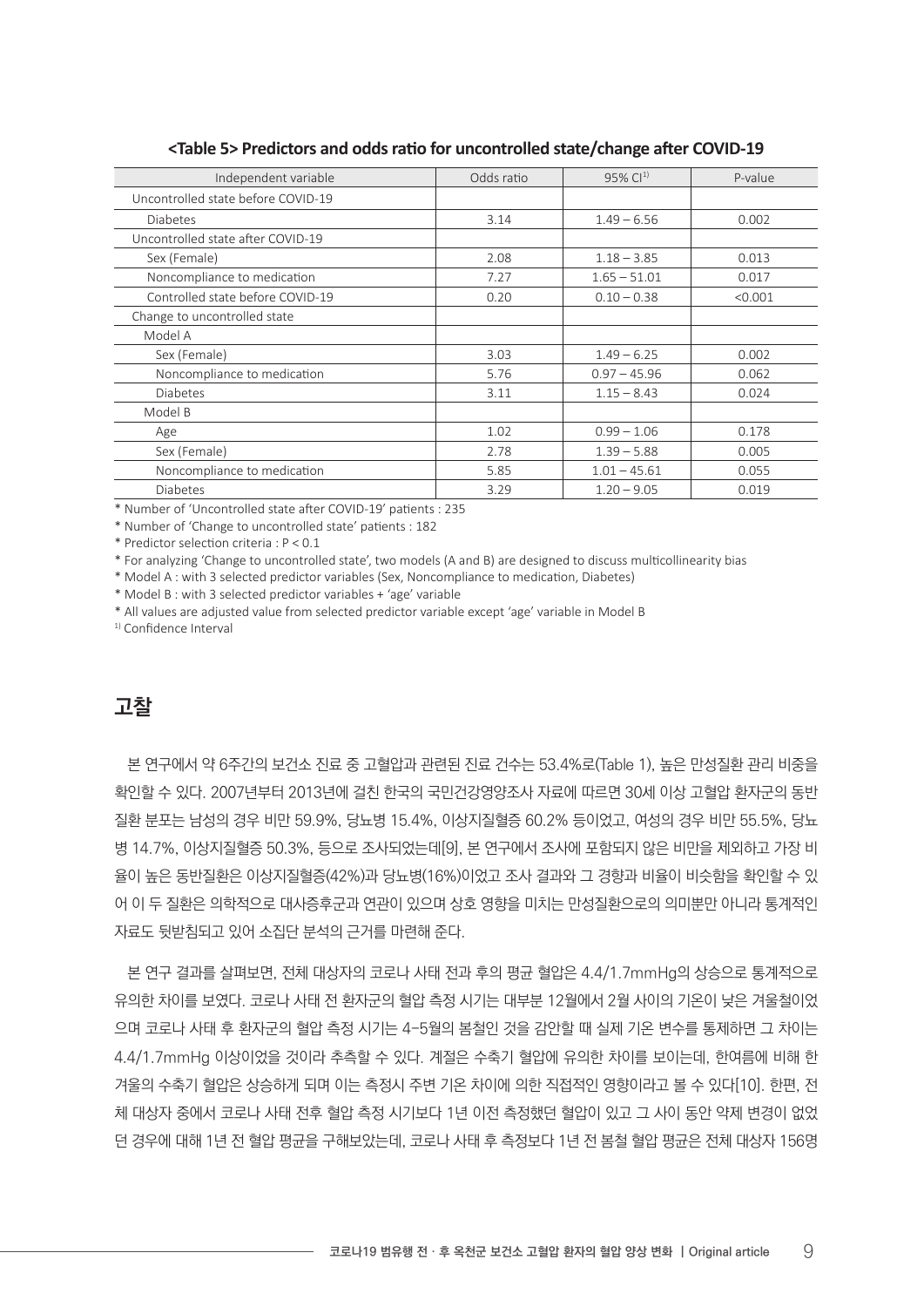에 대해 129/72mmHg로 확인되었고, 코로나 사태 전 측정보다 1년 전 겨울철 혈압 평균은 전체 대상자 158명에 대해 133/76mmHg로 확인되어, 이는 옥천군 보건소 실내 측정 환경에 대해서도 겨울철에 비해 봄철에 집단의 혈압이 더 낮 아지는 경향이 있었음을 시사 하여 본 연구 결과에서의 혈압 차이가 계절적 영향은 아님을 뒷받침하고 있다. 비록 기존 자 료를 활용한 후향적 연구의 한계로 인해 계절적 요소를 완전히 배제한 연구 설계를 하는 데에는 제한점이 있었으나 의미 있는 결과 해석에 방해되지 않음을 간접적으로 확인하여 연구 결과를 보완하였다.

소집단 분석 결과를 통해 주요 동반질환인 당뇨와 이상지질혈증의 영향을 살펴보면 소집단 A, B, C에서도 전체 대상자 와 마찬가지로 모두 수축기 혈압이 3~5mmHg 정도, 이완기 혈압이 0~2mmHg 정도, 평균 동맥압이 2~3mmHg 정도 상승하는 경향성은 비슷하였으나 수축기 혈압이 이완기 혈압에 비해 변동 폭이 크기 떄문에 수축기 혈압 > 평균 동맥압 > 이완기 혈압 순서로 통계적 유의성이 감소하는 경향이 관찰되었고, 소집단 A, B, C로 갈수록 대상자 수가 적어지는 것 때 문에 통계적 유의성이 감소하는 경향이 관찰된 것으로 볼 수 있다. 이로 인해 전체 대상자와 소집단 A의 경우 수축기 혈압, 이완기 혈압, 평균 동맥압 모두 차이가 통계적으로 유의한 수준이었으나 대상자 수가 79명인 소집단 B와 대상자 수가 29 명인 C의 경우 수축기 혈압에서만 유의 확률 0.05 근처의 약한 유의성이 관찰된 것이라고 생각된다. 본 소집단 분석 결과 만으로는 충분하지 않은 대상자 숫자로 인하여 임상적으로 주요 동반질환 수의 차이에 따른 코로나 사태 전 후 혈압 변동 의 차이를 보기에는 어려움이 있었으나, 동반질환이 많을수록 집단의 평균 수축기 혈압 자체는 조금씩 더 높게 형성되어 있는 것을 확인할 수 있었다. 이는 특히, 당뇨병 유병자의 고혈압 치료 조절률이 비당뇨병 고혈압 환자에 비해 낮은 것 때 문에 나타난 현상으로 볼 수 있는데, 2016-2018년 통합 국민건강영향조사 자료에 따르면 30세 이상 고혈압 치료자의 조 절률은 73.5% 정도인 반면, 30세 이상 당뇨병 유병자 중 혈압 목표치를 달성하는 경우는 54.4%에 불과한 것으로 알려져 있다[11]. 현재 우리나라 당뇨병 환자의 수축기 혈압 목표치가 140mmHg 미만으로 권고되고 있지만[1], 비당뇨병 환자 에 비해 적절한 혈압조절이 제대로 이루어지지 않고 있는 것이며, 본 연구 집단에서도 이와 같은 경향성이 나타나고 있다.

한편, 코로나19 범유행 이후 혈압 상승이 관찰되는 본 연구 결과에 영향을 미칠 수 있는 요인을 연구 설계상의 제한점 과 함께 살펴보면 긴장 및 불안정으로 인한 혈압 상승 요인이 있을 수 있다. 본 연구는 보건소에서 측정한 혈압 수치만을 이용하므로 자가측정혈압에 비해 사람에 따라 백의고혈압 현상에 의한 비뚤림(Bias)이 있다는 제한점이 있으나 특정 상 황에 대한 전 후 비교에 있어서 동등한 환경에서 측정을 했기 때문에 혈압의 차이에 주안점을 두고 분석하는 본 연구에서 는 그 영향이 적을 것이라고도 볼 수 있다. 그렇지만, 백의고혈압이 잘 나타나는 환자일수록 코로나 사태 이후 보건소에 방문하는 경우 감염병에 대한 걱정 및 불안 요소에 의해 혈압 상승 효과가 더 도드라졌을 가능성은 배제할 수가 없는데 충 청북도 옥천군의 경우 대상자들의 혈압 측정 기간 내에 군 내 확진자가 한 명도 없었다는 점과 선별진료소에서 이루어진 검사 수도 많지 않았던 것으로 볼 때 군 생활권에서 체감되는 불안감은 그리 크지 않았을 것이라고 추측해볼 수 있다. 또 한, 본 연구에서 사용한 의무기록 혈압 수치는 보건소 담당 직원이 보조해주는 수치로서, 초기 측정부터 안정을 취하도록 통제하며, 수축기 혈압이 150mmHg 이상일 경우 10분 이상 다시 안정을 취하도록 하여 재측정을 시행하며, 그 중 더 낮 은 기록으로 기록하는 형식으로 관리되고 있어 일차적인 오류는 걸러진 결과이다. 따라서 보건소 혈압 측정 프로토콜이 대다수 고혈압 환자들에게 충분한 안정 혈압을 제공했을 것으로 생각된다.

또한, 본 연구 결과에 영향을 미친 '복약비순응도' 요인은 환자의 분율이 4.3%로 비교적 적었음을 확인할 수 있었고 이 로 인해 비조절 혈압이 많았지만 이 중 절반인 5명의 경우 코로나 사태 이전에도 1년 이내로 복약순응도가 낮았던 환자 들로서, 코로나 사태로 인한 순응도 저하라기보다는 상습적인 순응도 저하 환자로 구분되는 경우들이었다. 상습적 복약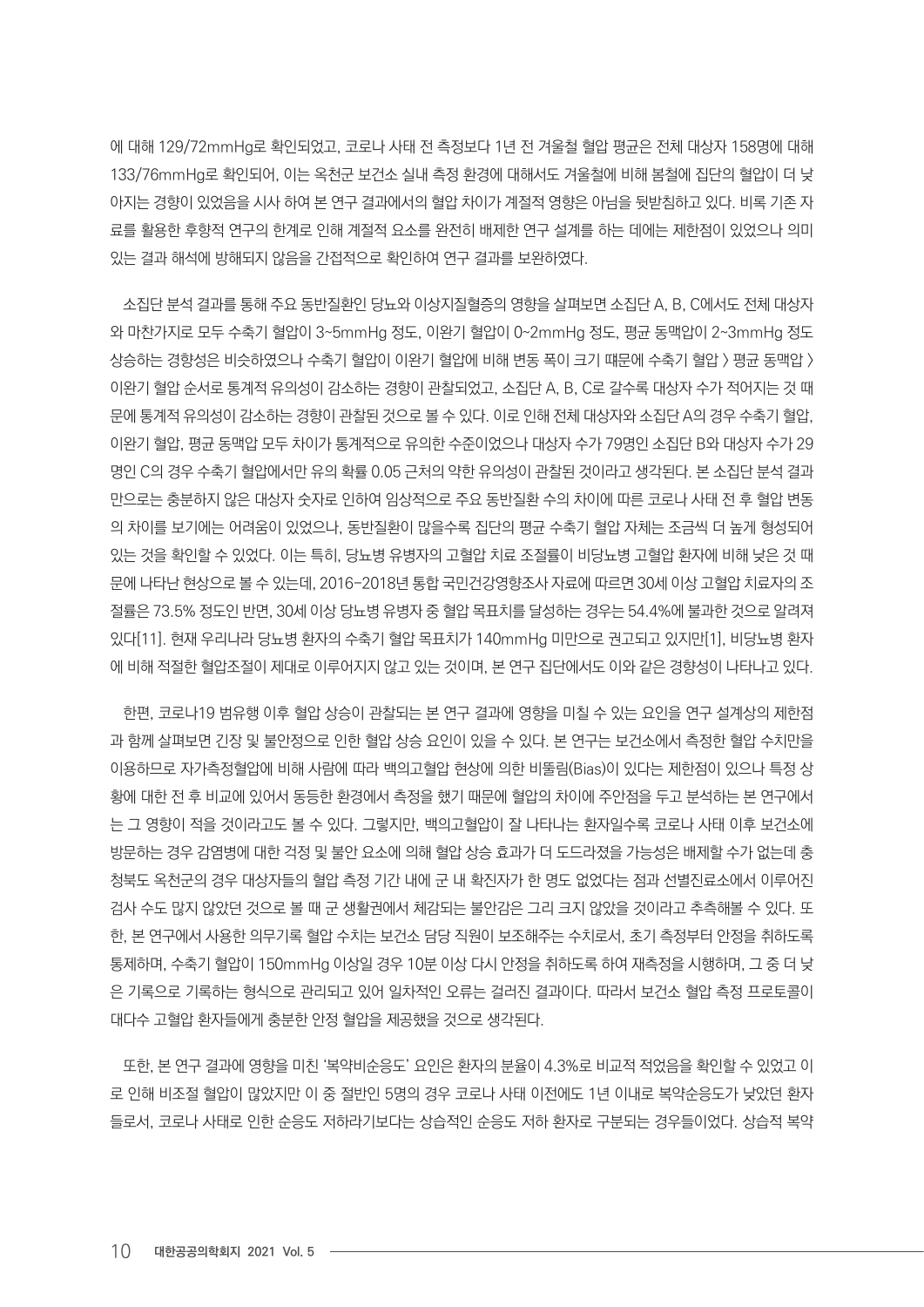비순응도 환자 및 전체 복약비순응도 환자 모두 남자의 비율이 더 높게 확인되어 본 연구 집단에서는 남자의 복약비순응 도가 높음을 확인하였다.

한편, 비약물적 치료 순응도 요인을 살펴보기 위해서는 운동량, 식습관, 비만도 등의 변화를 살펴보아야 하지만 본 연구 대상자의 의무기록으로는 이를 확인할 수 있는 수치가 없다는 것이 본 연구의 큰 제한점이다. 그러나 혈압 차이에서 긴장 요인과 약물 치료 순응도 요인을 제외하면 모두 넓은 의미의 비약물적 치료 순응도 요인으로 볼 수 있고 약 2개월의 기간 동안 고혈압 환자군의 체중 및 비만도가 혈압 상승에 큰 영향을 줄 정도로 급격히 상승했을 가능성은 적지만 코로나 사태 로 인한 일상의 변화로 혈압에 영향을 주었을 가능성은 충분히 존재한다. 여기에 주기적인 모니터링의 부재로 혈압이 변 동된 환자들을 제때 조절해주지 못한 영향도 공존할 것이다. 비약물적 치료 순응도 요인 자체에 대한 객관적인 근거를 제 시하지 못하는 것은 본 후향적 연구의 한계점으로서, 관찰되는 혈압 양상에 영향을 주는 다양한 요인을 각각 직접적으로 분석하기 위해서는 각 요인에 대한 새로운 연구 설계가 요구된다.

Sunil K. Nadar 등[12]의 전세계 고혈압 관련 저자들이 2020년도 6월에 발표한 사설 저널에 따르면 전세계적 코로나 19 범유행으로 인해 의료 자원이 COVID-19의 방역과 치료로 집중되게 되었고 그 영향으로 우선 심근경색 및 뇌혈관질 환 등의 응급 질환 환자의 응급실 이용률이 줄었다는 여러 병원의 보고들이 많아졌으며, 사태가 장기화되면서 여러 병원 의 외래 진료의 중단 및 축소로 인해 만성질환인 고혈압에도 영향이 미치기 시작하여 심뇌혈관 관련 합병증 발생이 증가 할 수 있다는 우려를 하고 있다. 또한, Shigeru Shibata 등[13]의 일본의 다양한 분야 의학자들에 의하면 2011년 3월 11일 일본 대지진으로 인한 건강영향을 2년간 분석한 결과 지진 피해자 집단의 평균 혈압이 2년 후 4-5mmHg 증가하 였고 이는 자연재해의 영향으로 생활 방식이 변하면서 급성질환 관련 건강영향 지표들이 만성질환 관련 건강영향 지표들 로 전환되는 현상이라고 설명하고 있는데, 이번 코로나 사태 역시 장기화되면 전세계적인 'New normal lifestyle' 확산 으로 인해 일반 인구집단의 혈압에도 큰 영향 미칠 수 있다고 강조하고 있다. 본 연구 역시 비록 규모가 작은 집단에서의 단기간 연구였음에도 약 두 달 간의 코로나 사태로 인해 지자체 보건소 고혈압 환자군의 혈압 상승이 관찰되었고, 이는 앞 서 요인별로 고찰한 바에 따르면 혈압에 미칠 수 있는 다른 요인들에 의한 비뚤림보다는 보건소의 비상대응 전환으로 인 해 만성질환에 대한 진료, 교육 및 사업의 기회가 줄어든 영향이 있었음을 의미한다.

이어서, 본 연구는 코로나 사태 전 후 수축기 혈압을 임상적 조절 상태 관점으로서 분석을 시도하였다. 코로나 사태 전 조절 상태가 유지되었다가 코로나 사태 후 비조절 상태로 변화된 경우가 23%로, 이로 인해 코로나 전 23%였던 비조절 상태 분율이 코로나 후 37%로 크게 증가한 현상이 확인된다. 서론에서 언급한 혈압이 140/90mmHg 이상인 고혈압 환 자는 심뇌혈관질환의 발생 및 사망 위험이 높아진다는 연구 결과를 참고하면, 코로나 사태로 인해 비조절 상태 환자군이 증가하면 심뇌혈관질환 발생 및 사망 위험이 높아질 수 있음을 시사한다.

비조절 상태에 대한 로지스틱 회귀분석 결과를 살펴보면, 우선 당뇨병 환자의 경우 비당뇨병 고혈압 환자에 비해 원래 부터 혈압의 조절률이 낮았음을 확인할 수 있는데 이는 앞서 언급했던 당뇨병 유병자는 혈압 조절률이 더 낮다는 국민건강 영향 조사 자료 및 본 연구에서의 소집단 분석 결과와 일치한다. 또한, 당뇨병 환자의 경우 코로나 사태 전 조절 상태였다 가 코로나 사태 후 비조절 상태로 변화할 위험도 역시 비당뇨병 환자에 비해 3.1배 더 높은 것을 확인할 수 있었다. 코로나 사태 후 비조절 상태에 대한 다중 로지스틱 회귀 분석 결과를 보면 일단 코로나 사태 전 조절에 대한 코로나 사태 후 비조 절 상태의 보정된 교차비는 0.20(95% 신뢰구간 0.10 – 0.38, P < 0.001)로 매우 유의함을 확인할 수 있었고, 추가로 예 측변수들의 상관성을 살펴본 결과 보건소 진료 중단 기간에 규칙적인 약물 복용을 하지 않은 환자의 경우 그 이후 방문시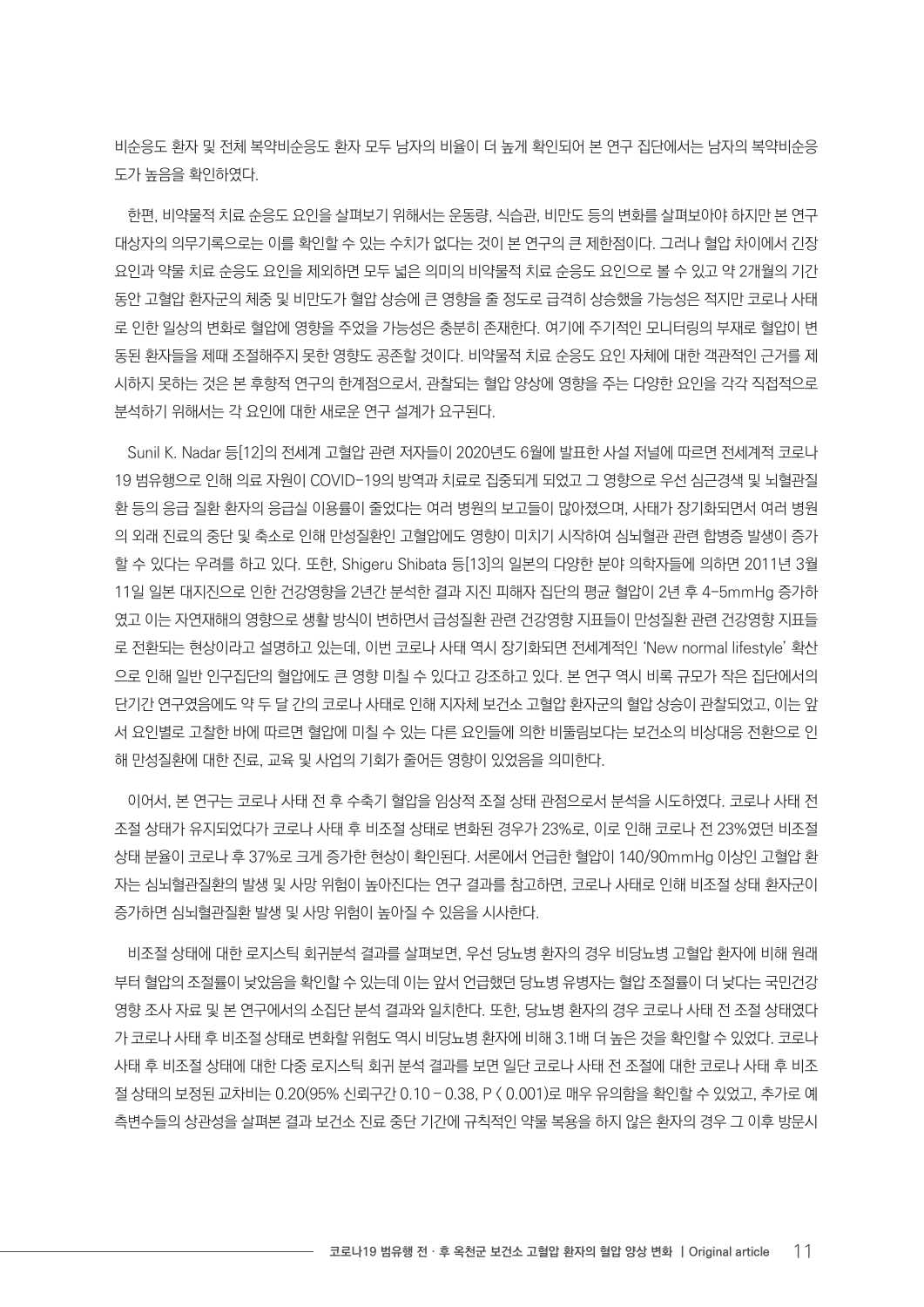혈압의 비조절 위험도가 크게 증가하는 것으로 확인되나 앞서 '복약비순응도'를 조사해본 바에 의하면 이 중 절반가량이 이전부터 복약순응도가 낮았던 환자였기 때문에 코로나 사태 이전에는 조절 상태였다가 코로나 사태 이후 비조절 상태로 변화한 것에 대한 위험도는 상대적으로 낮아진 것을 확인할 수 있다. 한편, 여자의 경우 코로나 사태 후 비조절 상태에 대 한 유의한 위험도 상승이 관찰되며, 코로나 사태 이전에는 조절 상태였다가 코로나 사태 이후 비조절 상태로 변화한 것에 대한 교차비는 더욱 증가한 것을 확인할 수 있어, 여자는 남자에 비해 코로나 사태로 인한 비조절 변화 위험도가 3.0배 더 증가하였다고 볼 수 있다. 특히 여자 변수의 결과 해석에 있어서 변수간 다중공선성으로 인한 비뚤림(Bias) 여부를 확인해 보고자 모델 B를 추가로 분석해 보았는데 새롭게 계산된 교차비를 모델 A와 비교해보아도 유의 변수들의 위험도는 유사 하고 유의하게 유지됨을 확인할 수 있어 나이 변수로 인한 다중공선성 비뚤림은 배제할 수 있었다. 즉 이 결과는 정부 차 원의 생활 제한이 크지 않았던 비수도권 지역에서 상대적으로 정규근로자 비율이 높은 남성에 비해 자발적인 생활 제한이 가능했던 여성 집단이 코로나 사태로 인한 야외 생활 변화를 더 많이 가져와서 나타난 현상일 수도 있고, 집안에서의 가사 노동이 증가하여 나타난 현상일 수도 있으며, 코로나 사태 인한 불안감이 여자에게서 더 나타난 현상일 수도 있는데 관련 된 선행 연구가 없고 본 연구 결과만으로는 근거가 부족하여 원인 규명을 위해서는 추후 추가적인 관련 연구가 필요하다.

본 연구는 충청북도 옥천군 보건소 단일 기관에서 단기간의 후향적 의무기록만을 참고하여 연구를 진행하였기에 위에 서 언급한 연구 설계상의 제한점들 외에도 전체 표본의 일반성과 대표성이 부족하고, 전체 대상자 수가 충분하지 않아 세 부 분석에 제한이 있었으며, 환자군의 사회경제적 지위나 직업, 거주지, 비만도 등 추가 자료 수집에 제한이 있어 폭넓은 연구에 제한이 있었다는 한계점이 있다. 그럼에도 본 연구가 가지고 있는 의의는 보건소에서 쉽게 측정하고 정확하게 기 록되어지는 보편적이고 필수적인 건강 지표인 혈압 수치를 활용하여 비교적 단기간에도 고혈압 환자군에 대해 코로나19 범유행 및 공중보건의료시스템의 변화가 미치는 영향을 객관적으로 분석할 수 있었다는 데에 그 의미가 크다.

본 연구의 결론을 정리하면, 우리나라의 코로나19 범유행으로 인하여 옥천군 보건소 진료가 약 두 달간 이루어지지 못 하였고, 이 진료 중단 시기 전후 고혈압 환자군의 보건소 내원 혈압에서 4.4/1.7mmHg의 유의한 상승이 관찰되었다. 또 한, 코로나19 범유행 후 수축기 혈압이 비조절 상태로 변화된 고혈압 환자 분율이 23%에서 37%로 유의하게 증가한 것 도 확인되었다. 이러한 혈압 상승 양상에는 여러 요인이 복합적으로 작용했을 것이며, 본 연구를 시작으로 다양한 요인에 대한 연구 및 장기적인 건강 영향 연구, 그리고 코로나19 범유행 기간동안 공공의료의 다양한 역할의 중요성에 대한 연 구가 이어지기를 기대해볼 수 있다.